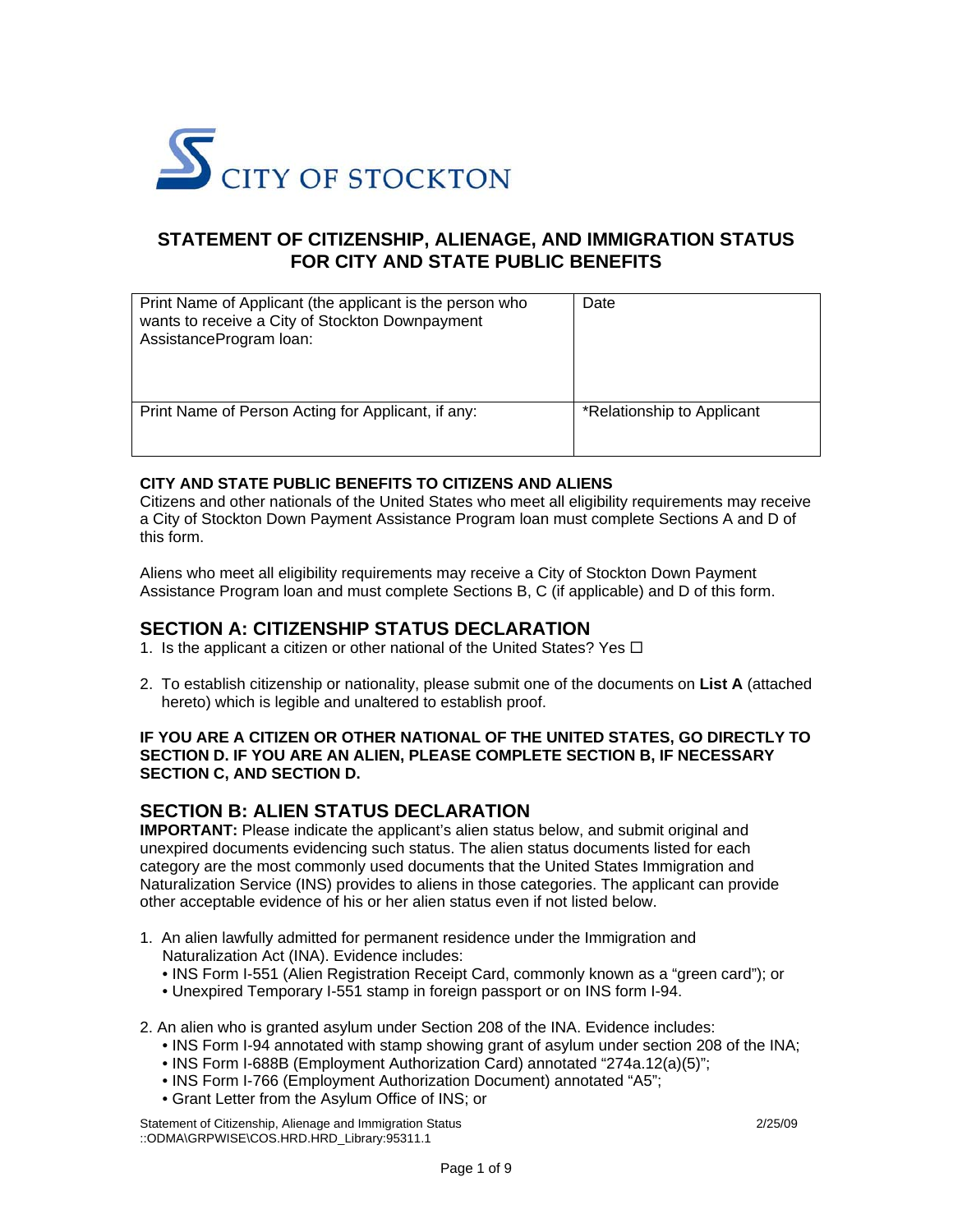- Order of an immigration judge granting asylum.
- 3. A refugee admitted to the United States under Section 207 of the INA. Evidence includes:
	- INS Form I-94 annotated with stamp showing admission under Section 207 of the INA;
	- INS Form I-688B (Employment Authorization Card) annotated "274a.12(a)(3)";
	- INS Form I-766 (Employment Authorization Document) annotated "A3";
	- INS Form I-571 (Refugee Travel Document).
- 4. An alien paroled into the United States under section 212(d)(5) of the INA for at least one year. Evidence includes:
	- INS Form I-94 with stamp showing admission under Section 212(d)(5) of the INA.
- 5. An alien whose deportation is being withheld under Section 243(h) of the INA (as in effect immediately prior to April 1, 1997) or whose removal is being withheld under section 241 (b)(3) of such act. Evidence includes:
	- INS Form I-688B (Employment Authorization Card) annotated "274a.12(a)(10)";
	- INS Form I-766 (Employment Authorization Document) annotated "A-10"; or
	- Order from an immigration judge showing deportation withheld under Section 243(h) of the INA as in effect prior to April 1, 1997, or removal withheld under Section 241 (b)(3) of the INA.
- 6. An alien who is granted conditional entry under Section 203(a)(7) of the INA as in effect prior to April 1, 1980. Evidence includes:
	- INS Form I-94 with stamp showing admission under Section 203(a)(7) of the INA;
	- INS Form I-688B (Employment Authorization Card) annotated "274a.12(a)(3)"; or
	- INS Form I-766 (Employment Authorization Document) annotated "A-3".
- 7. An alien who is a Cuban or Haitian immigrant (as defined in Section 501 (e) of the Refugee Education Assistance Act of 1980). Evidence includes:

• INS Form I-551 (Alien Registration Receipt Card, commonly known as a "green card") with the code CU6, CU7 or CH6; or

• Unexpired temporary I-551 stamp in foreign passport or on INS Form I-94 with the code CU6 or CU7; or

• INS Form I-94 with stamp showing parole as "Cuban/Haitian Entrant" under Section 12(d)(5) of the INA.

- 8 An alien not in categories 1 through 7 who has been admitted to the United States for a limited period of time (a non-immigrant). Non-immigrants are persons who have temporary status for a specific purpose. (Evidence includes INS Form I-94 showing this status.)
- 9. An alien who has been battered or subjected to extreme cruelty pursuant to 8 U.S.C. 1641(c).

## **SECTION C: DECLARATION FOR BATTERED ALIENS**

**IMPORTANT:** Complete this section and provide supporting documentation if either of the following applies:

(1) the applicant is an alien who has been battered or subjected to extreme cruelty in the United States by a spouse or a parent who is a citizen or lawful permanent resident of theUnited States (or by a member of the spouse or parent's family residing in the same household and the parent or spouse has acquiesced to such battery or cruelty); or

П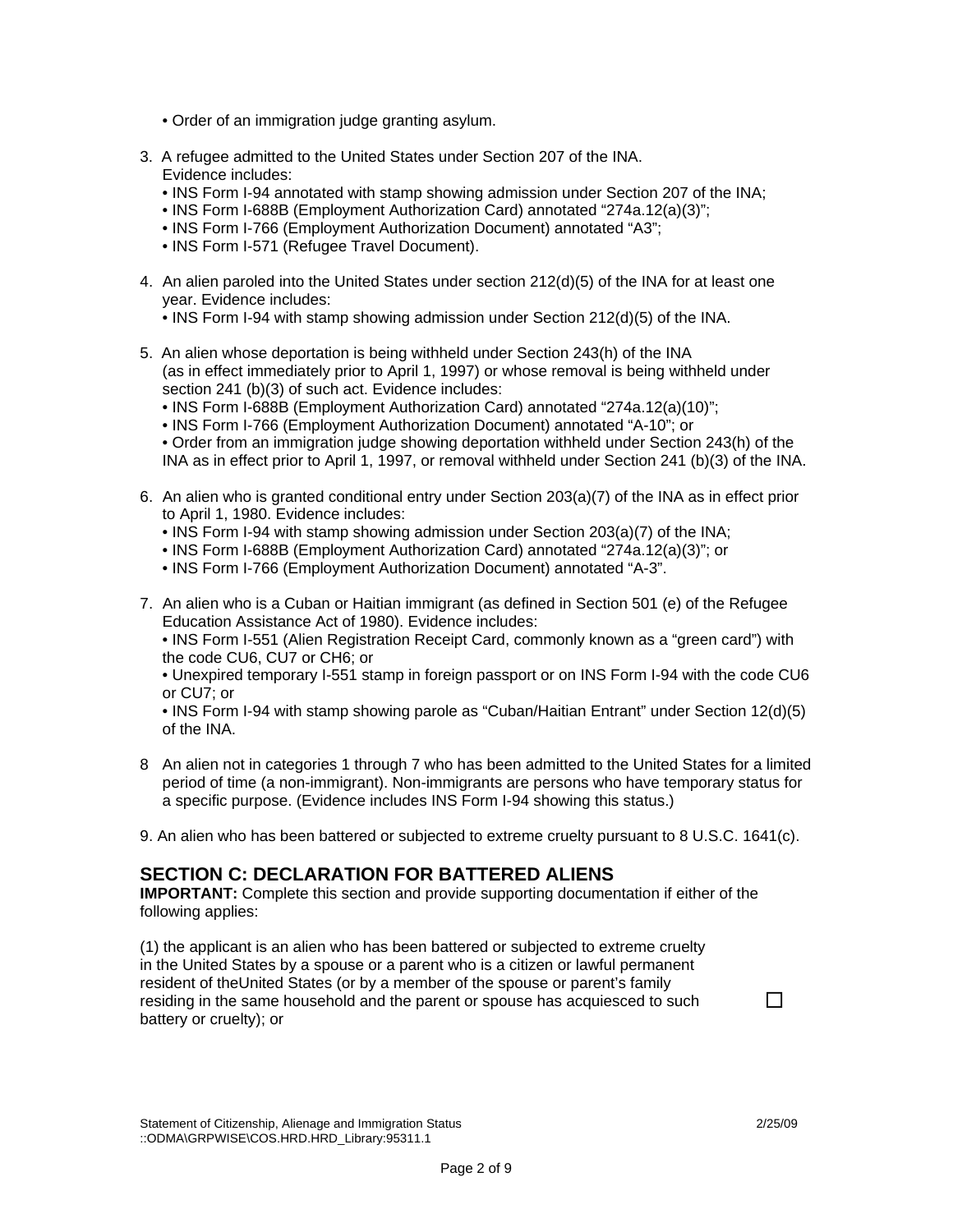(2) the applicant is an alien whose child has been battered or subjected to extreme crueltyin the United States by a spouse or parent of the alien who is a citizen or lawful permanent resident of the United States (or by a member of the spouse's or parent's family residing in the same household and the parent or spouse has acquiesced to such battery or cruelty) and the alien did not participate in such battery or cruelty; or

(3) the applicant is an alien child who resides in the same household as a parent  $\square$ who has been battered or subjected to extreme cruelty in the United States by that parent's spouse (or by a member of the spouse's family residing in the same household as the parent and the spouse or parent consented or acquiesced to such battery or cruelty) who is a citizen or lawful permanent resident of the United States and the alien child did not actively participate in such battery or cruelty.

1. Check if the INS has approved a petition or application (INS Form I-130 or I-360) filed by or on behalf of the applicant under the INA or found that a pending petition sets forth a prima facie case. Evidence includes one of the documents on **List B**  (attached hereto).

2. Check if the Executive Office for Immigration Review ("EOIR") has or is considering suspension of deportation under Section 244(a)(3) or cancellation of removal under Section 240A(b)(2) of the INA.

# **SECTION D:**

**I DECLARE UNDER PENALTY OF PERJURY UNDER THE LAWS OF THE STATE OF CALIFORNIA THAT THE ANSWERS I HAVE GIVEN ARE TRUE AND CORRECT TO THE BEST OF MY KNOWLEDGE. ALSO, BY SIGNING THIS DECLARATION I HEREBY AGREE THAT THE CITY OF STOCKTON MAY, DIRECTLY OR THROUGH ITS CONTRACTORS, AGENTS, GRANTEES OR DESIGNEES, TAKE SUCH ACTIONS AS IT DEEMS NECESSARY TO VERIFY THE ACCURACY OF THESE STATEMENTS, AND THAT ANY PERSON OR ENTITY CONTACTED BY CITY OF STOCKTON, ITS CONTRACTORS, AGENTS, GRANTEES OR DESIGNEES, IN THE COURSE OF SUCH VERIFICATION, INCLUDING BUT NOT LIMITED TO THE INS, MAY RELEASE SUCH PERTINENT INFORMATION TO CITY OF STOCKTON AND/OR ITS CONTRACTORS, AGENTS, GRANTEES OR DESIGNEES.** 

**WARNING: SERIOUS LEGAL CONSEQUENCES, INCLUDING CRIMINAL AND CIVIL OR BOTH, MAY RESULT FROM A FALSE DECLARATION! FOR EXAMPLE, SECTION 1015(e) OF TITLE 18 OF THE UNITED STATES CODE PUNISHES AS A FELONY ANY KNOWING FALSE STATEMENT THAT ONE IS A CITIZEN OR OTHER NATIONAL OF THE UNITED STATES WITH THE INTENT TO OBTAIN ANY FEDERAL OR STATE BENEFIT OR SERVICE.** 

| Applicant's Signature: |  |
|------------------------|--|
|                        |  |
|                        |  |

| *Signature of Person  |      |  |
|-----------------------|------|--|
| Acting for Applicant: | )ate |  |

\*If and only if the applicant is an unemancipated minor (under 18 years of age) or an adult who is not competent to or has a disability which renders him/her unable to understand or execute this Form 1, then the Form 1 shall be executed by a parent, legal guardian, or other person legally qualified to act on behalf of the applicant.

П

П

П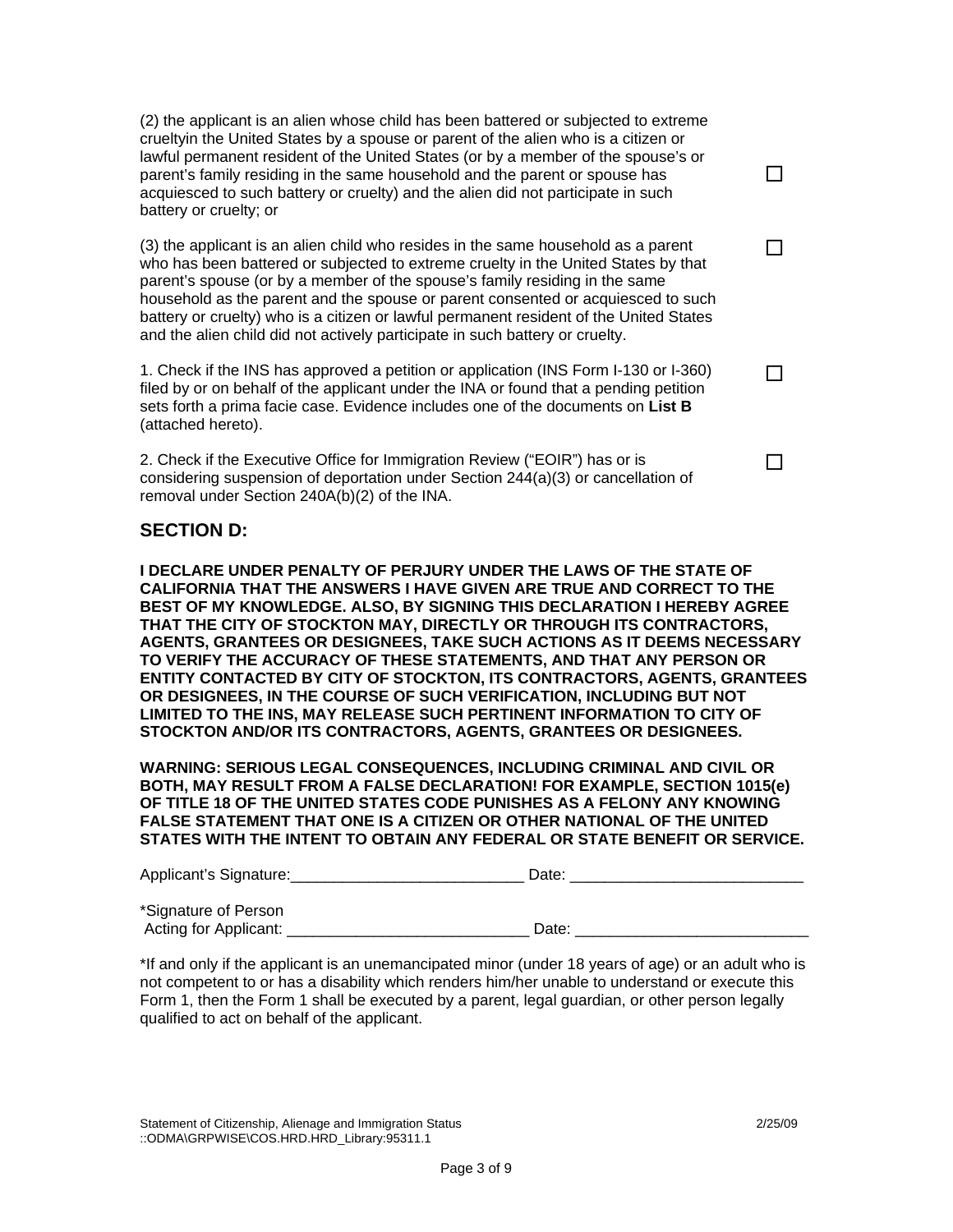# **LIST A (This only pertains to applicants who are citizens or other Nationals of the United States)**

A person who is a citizen or other national of the United States.

### **A. Primary Evidence**

• A birth certificate showing birth in one of the 50 States, the District of Columbia, Puerto Rico (on or after January 13, 1941), Guam, the U.S. Virgin Islands (on or after January 17, 1917), American Samoa, Swain's Island or the Northern Mariana Islands, unless the person was born to foreign diplomats residing in the U.S.

Note: If the document shows that the individual was born in Puerto Rico, the U.S. Virgin Islands or the Northern Mariana Islands before these areas became part of the U.S., the individual may be a collectively naturalized citizen – see Paragraph C below.

• United States passport (except limited passports, which are issued for periods of less than five years);

• Report of birth abroad of a U.S. citizen (FS-240) (issued by the Department of State to U.S. citizens);

• Certificate of Birth (FS-545) (issued by a foreign service post) or Certification of Report of Birth (DS-1350) (issued by the Department of State), copies of which are available from the Department of State;

• Certificate of Naturalization (N-550 or N-570) (issued by the INS through a Federal or State court, or through administrative naturalization after December 1990 to individuals who are individually naturalized: the N-570 is a replacement certificate issued when the N-550 has been lost or mutilated or the individual's name has been changed);

• Certificate of Citizenship (N-560 or N-561) (issued by the INS to individuals who derive U.S. citizenship through a parent: the N-561 is a replacement certificate issued when the N-560 has been lost or mutilated or the individual's name has been changed);

• United States Citizen Identification Card (I-197) (issued by the INS until April 7, 1983 to U.S. citizens living near the Canadian or Mexican border who needed it for frequent border crossings) (formerly Form I-179, last issued in February 1974);

• Northern Mariana Identification Card (issued by the INS to a collectively naturalized citizen of the U.S. who was born in the Northern Mariana Islands before November 3, 1986);

• Statement provided by a U.S. consular officer certifying that the individual is a U.S. citizen (this is given to an individual born outside the U.S. who derives citizenship through a parent but does not have an FS-240, FS-545 or DS-1350); or

• American Indian Card with a classification code "KIC" and a statement on the back (identifying U.S. citizen members of the Texas Band of Kickapoos living near the U.S./Mexican border).

#### **B. Secondary Evidence**

If the applicant cannot present one of the documents listed in A above, the following may be relied upon to establish U.S. citizenship or nationality:

Statement of Citizenship, Alienage and Immigration Status 2/25/09 ::ODMA\GRPWISE\COS.HRD.HRD\_Library:95311.1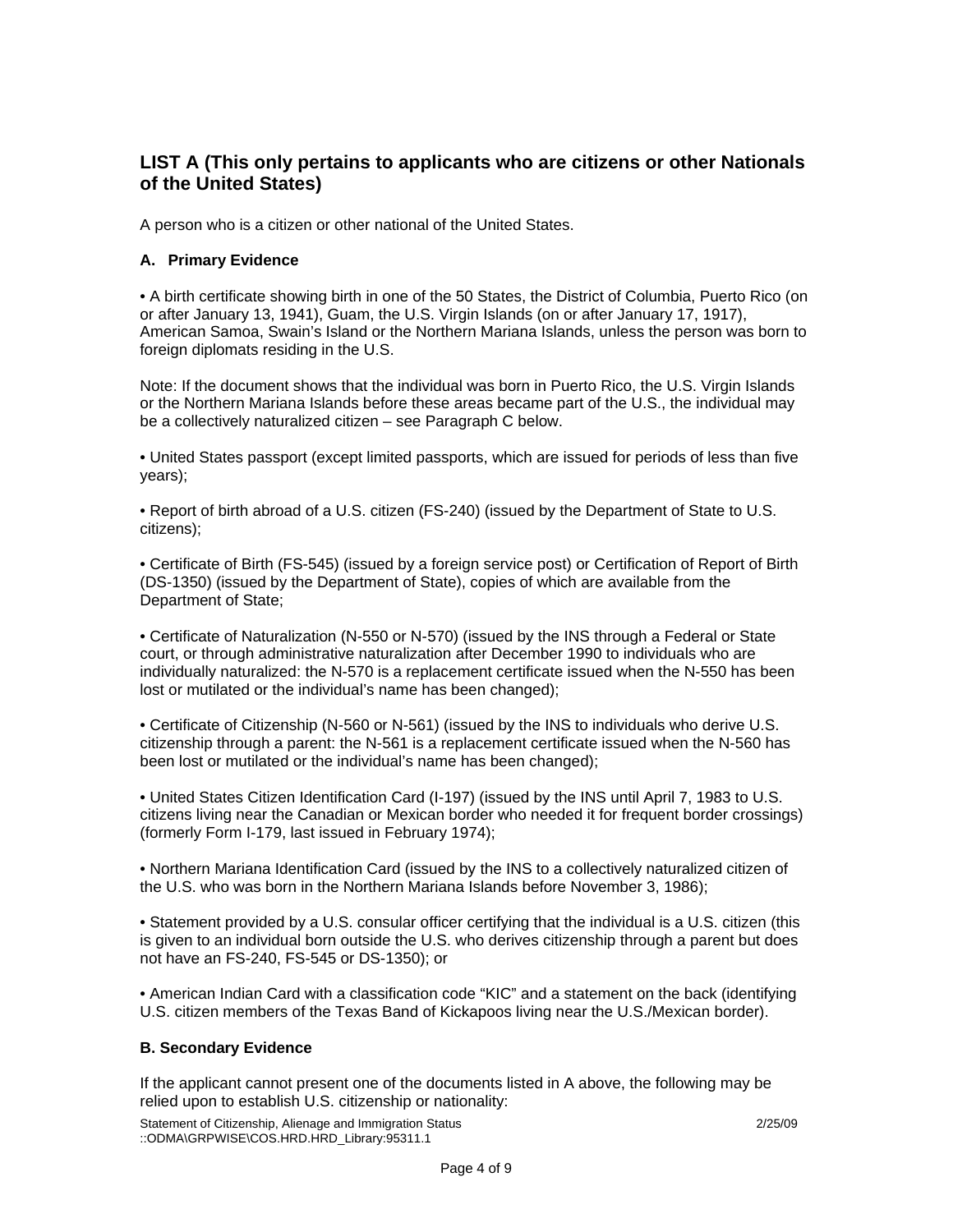• Religious record recorded in one of the one of the 50 States, the District of Columbia, Puerto Rico (on or after January 13, 1941), Guam, the U.S. Virgin Islands (on or after January 17, 1917), American Samoa, Swain's Island or the Northern Mariana Islands (unless the person was born to foreign diplomats in such a jurisdiction) within three months after birth showing that the birth occurred in such jurisdiction and the date of birth or the individual's age at the time the record was made;

• Evidence of civil service employment by the U.S. government before June 1, 1976;

• Early school records (preferably from the first school) showing the date of admission to the school, the child's date and place of birth, and the name(s) and place(s) of birth of the parent(s);

• Census record showing name, U.S. citizenship or a U.S. place of birth, and date of birth or age of applicant;

• Adoption Finalization Papers showing the child's name and place of birth in one of the 50 States, the District of Columbia, Puerto Rico (on or after January 13, 1941), Guam, the U.S. Virgin Islands (on or after January 17, 1917), American Samoa, Swain's Island or the Northern Mariana Islands (unless the person was born to foreign diplomats residing in such a jurisdiction) or, where adoption is not finalized and the State or other jurisdiction listed above in which the child was born will not release a birth certificate prior to final adoption, a statement from a stateapproved adoption agency showing the child's name and place of birth in one of such jurisdictions

(NOTE: the source of the information must be an original birth certificate and must be indicated in the statement); or

• Any other document that establishes a U.S. place of birth or in some other way indicates U.S. citizenship (e.g., a contemporaneous hospital record of birth in that hospital in one of the 50 States, the District of Columbia, Puerto Rico (on or after January 13, 1941), Guam, the U.S. Virgin Islands (on or after January 17, 1917), American Samoa, Swain's Island or the Northern Mariana Islands (unless the person was born to foreign diplomats residing in such a jurisdiction).

## **C. Collective Naturalization**

If the applicant cannot present one of the documents listed in A or B above, the following will establish U.S. citizenship for collectively naturalized individuals:

Puerto Rico:

• Evidence of birth in Puerto Rico on or after April 11, 1899 and the applicant's statement that he or she was residing in the U.S., a U.S. possession or Puerto Rico on January 13, 1941; or

• Evidence that the applicant was a Puerto Rican citizen and the applicant's statement that he or she was residing in Puerto Rico on March 1, 1917 and that he or she did not take an oath of allegiance to Spain.

U.S. Virgin Islands:

• Evidence of birth in the U.S. Virgin Islands, and the applicant's statement of residence in the U.S., a U.S. possession or the U.S. Virgin Islands on February 25, 1927;

• The applicant's statement indicating resident in the U.S. Virgin Islands as a Danish citizen on January 17, 1917 and residence in the U.S., a U.S. possession or the U.S. Virgin Islands on February 25, 1927, and that he or she did not make a declaration to maintain Danish citizenship; or

Statement of Citizenship, Alienage and Immigration Status 2/25/09 ::ODMA\GRPWISE\COS.HRD.HRD\_Library:95311.1 • Evidence of birth in the U.S. Virgin Islands and the applicant's statement indicating residence in the U.S., a U.S. possession or territory or the Canal Zone on June 28, 1932.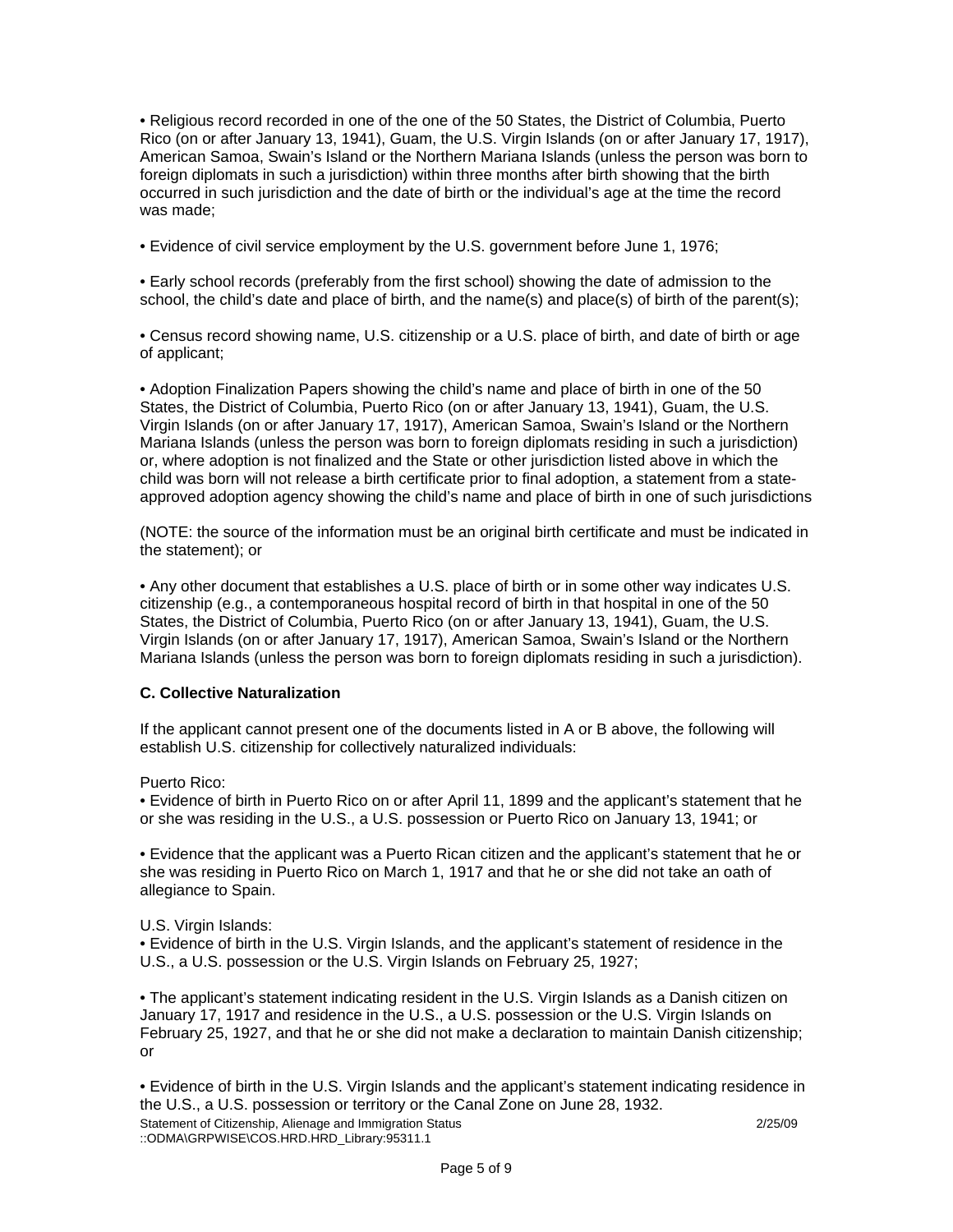Northern Mariana Islands (NMI) (formerly part of the Trust Territory of the Pacific Islands (TTPI)): • Evidence of birth in the NMI, TTPI citizenship and residence in the NMI, the U.S., or a U.S. territory or possession on November 3, 1986 (NMI local time) and the applicant's statement that he or she did not owe allegiance to a foreign state on November 4, 1986 (NMI local time);

• Evidence of TTPI citizenship, continuous residence in the NMI since before November 3, 1981 (NMI local time), voter registration prior to January 1, 1975 and the applicant's statement that he or she did not owe allegiance to a foreign state on November 4, 1986 (NMI local time); or

• Evidence of continuous domicile in the NMI since before January 1, 1974 and the applicant's statement that he or she did not owe allegiance to a foreign state on November 4, 1986 (NMI local time).

Note: If a person entered the NMI as a non-immigrant and lived in the NMI since January 1, 1974, this does not constitute continuous domicile and the individual is not a U.S. citizen.

#### **D. Derivative Citizenship**

If the applicant cannot present one of the documents listed in A or B above, you should make a determination of derivative U.S. citizenship in the following situations:

Applicant born abroad to two U.S. citizen parents:

• Evidence of the U.S. citizenship of the parents and the relationship of the applicant to the parents, and evidence that at least one parent resided in the U.S. or an outlying possession prior to the applicant's birth.

Applicant born abroad to a U.S. citizen parent and a U.S. non-citizen national parent: • Evidence that one parent is a U.S. citizen parent and that the other is a U.S. non-citizen national, evidence of the relationship of the applicant to the U.S. citizen parent, and evidence that the U.S. citizen parent resided in the U.S., a U.S. possession, American Samoa or Swain's Island for a period of at least one year prior to the applicant's birth.

Applicant born out of wedlock abroad to a U.S. citizen mother:

• Evidence of the U.S. citizenship of the mother, evidence of the relationship to the applicant and, for births on or before December 24, 1952, evidence that the mother resided in the U.S. prior to the applicant's birth or, for births after December 24, 1952, evidence that the mother had resided, prior to the child's birth, in the U.S. or a U.S. possession for a period of one year.

Applicant born in the Canal Zone or the Republic of Panama:

• A birth certificate showing birth in the Canal Zone on or after February 26, 1904 and before October 1, 1979 and evidence that one parent was a U.S. citizen at the time of the applicant's birth; or

• A birth certificate showing birth in the Republic of Panama on or after February 26, 1904 and before October 1, 1979 and evidence that at least one parent was a U.S. citizen and employed by the U.S. government or the Panama Railroad Company or its successor in title.

All other situations where an applicant claims to have a U.S. citizen parent and an alien parent, or claims to fall within one of the above categories but is unable to present the listed documentation: • If the applicant is in the U.S., refer him or her to the local INS office for determination of U.S. citizenship.

• If the applicant is outside the U.S., refer him or her to the State Department for a U.S. citizenship determination.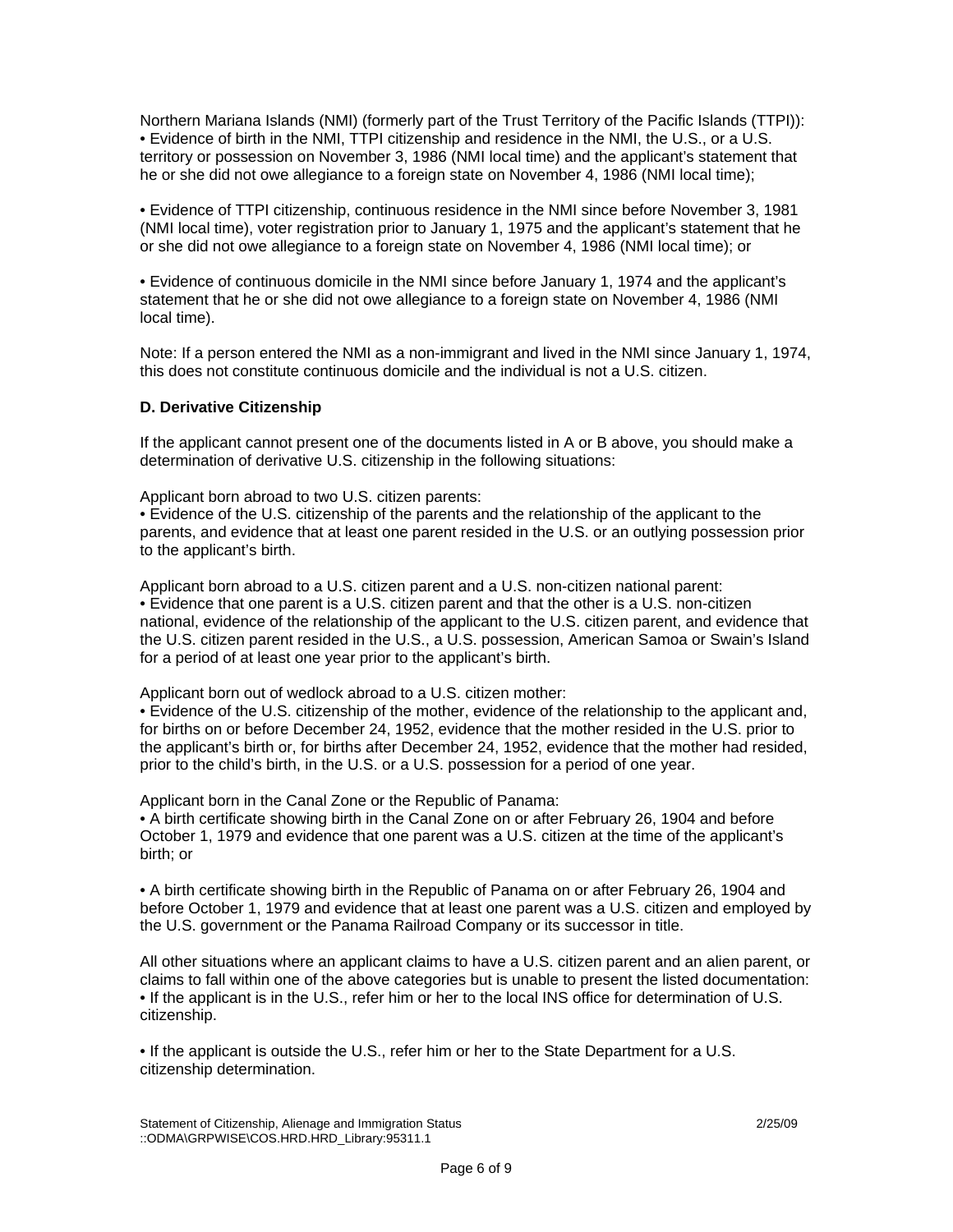### **E. Adoption of Foreign-Born Child by U.S. Citizen**

• If the birth certificate shows a foreign place of birth and the applicant cannot be determined to be a naturalized citizen under any of the above criteria, obtain other evidence of U.S. citizenship.

• Since foreign-born adopted children do not automatically acquire U.S. citizenship by virtue of adoption by U.S. citizens, refer the applicant to the local INS district office for a determination of U.S. citizenship if the applicant provides no evidence of U.S. citizenship.

#### **F. U.S. Citizenship by Marriage**

• A woman acquired U.S. citizenship through marriage to a U.S. citizen before September 22, 1922. Ask for:

Evidence of U.S. citizenship of the husband, and evidence showing the marriage occurred before September 22, 1922.

Note: If the husband was an alien at the time of the marriage, and became naturalized before September 22, 1922, the wife also acquired naturalized citizenship. If the marriage terminated, the wife maintained her U.S. citizenship if she was residing in the U.S. at that time and continued to reside in the U.S.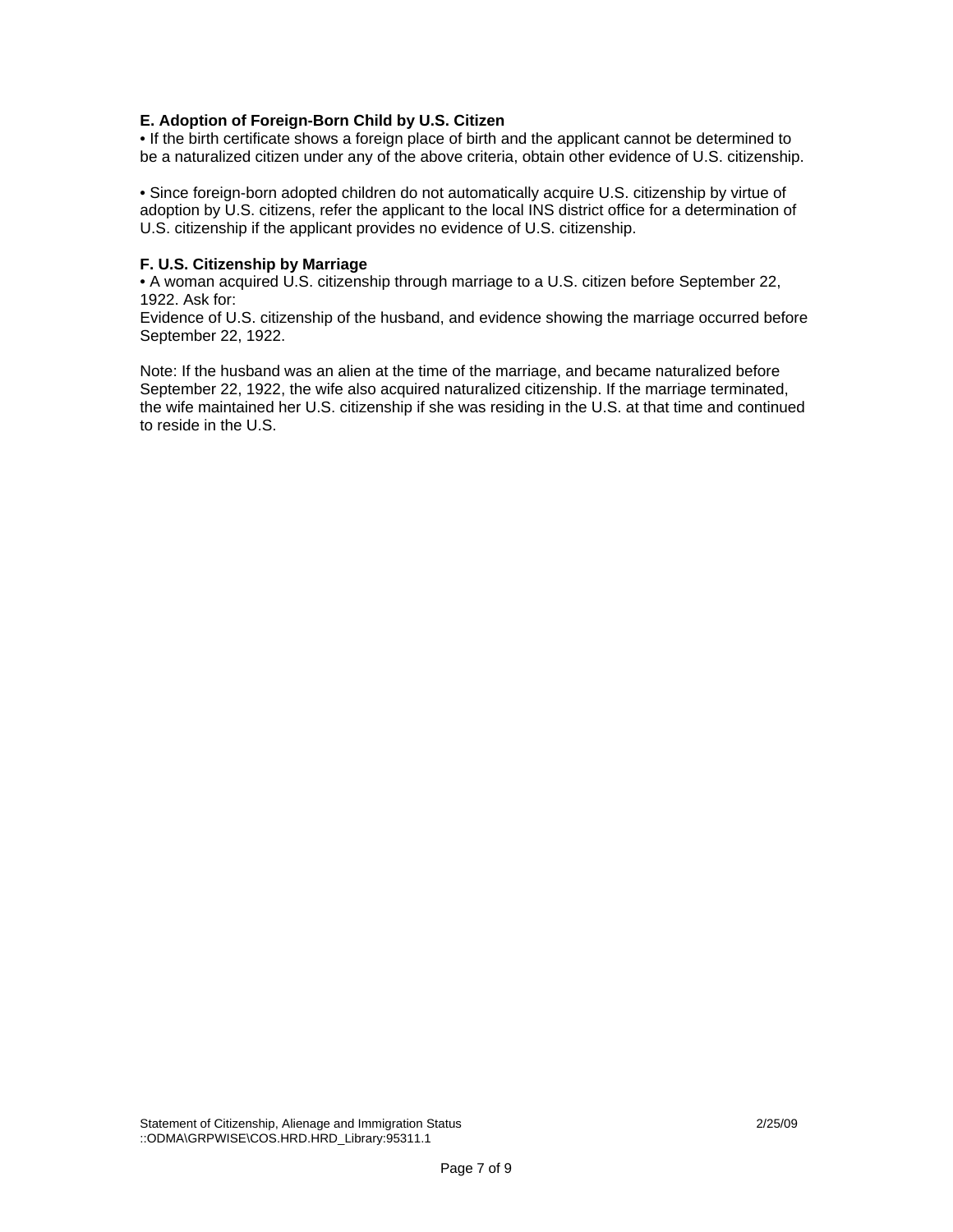# **LIST B (This only pertains to applicants who qualify under the "battered alien" provisionsof Section C)**

\*Benefit providers may refer battered immigrants to the National Domestic Violence Hotline for help with matters relating to this immigration status. That number is 1(800) 799-7233.

#### **A. Documentation Evidencing an Approved Petition or Application**

• INS Form I-551 ("Resident Alien Card" or "Alien Registration Receipt Card", commonly known as a "green card") with one of the following INS class of admission ("COA") codes printed on the front of a white card or the back of a pink card: AR1, AR6, C20 through C29, CF1, CF2, CR1, CR2, CR6, CR7, CX1 through CX3, CX6 through CX8, F20 through F29, FX1 through FX3, FX6 through FX8, IF1, IF2, IR1 through IR4, IR6 through IR9, IW1, IW2, IW6, IW7, MR6, MR7, P21 through P23, or P26 through P28.

If an alien claiming approved status presents a code different than those enumerated, or if you cannot determine the class of admission from the I-551 stamp, you should file INS Form G-845, and the G-845 Supplement (mark item six on the Supplement) (attached hereto) along with a copy of the document(s) presented, with the local INS office in order to determine whether the applicant gained his or her status because he or she was the spouse, widow, or child of a U.S. citizen or the spouse, child, or unmarried son or daughter of a lawful permanent resident.

• INS form I-551 with one of the following COA codes stamped on the lower left side of the back of a pink card: IB1 through IB3, IB6 through IB8, B11, B12, B16, B17, B20 through B29, B31 through B33, B36 through B38, BX1 through BX3, or BX6 through BX8.

• INS Form I-551with COA code Z13.

• Unexpired Temporary I-551 stamp in foreign passport or on INS Form I-94 with one of the COA codes specified in the Subsections (1)-(3), above.

• INS Form I-797 indicating approval of an INS I-130 petition (only I-130 petitions describing the following relationships may be accepted: husbands or wives of U.S. citizens or LPRs, unmarried children under 21 years old of U.S. citizens or LPRs, or unmarried children 21 or older of LPRs), or approval of an I-360 petition (only I-360 approvals based on status as a widow /widower of a U.S. citizen or as a self-petitioning spouse or child of an abusive U.S. citizen or LPR may be accepted).

• A final order of an Immigration Judge or the Board of Immigration Appeals granting a suspension of deportation under Section 244 (a)(3) of the INA as in effect prior to April 1, 1997, or cancellation of removal under Section 240A (b)(2) of the INA.

#### **B. Documentation Demonstrating that the Applicant has Established a Prima Facie Case**

• INS Form I-797 indicating that the applicant has established a prima facie case; or • An immigration court or Board of Immigration Appeals order indicating that the applicant has established a prima facie case for suspension of deportation under INA Section 244 (a)(3) as in effect prior to April 1, 1997, or cancellation of removal under Section 240A (b)(2) of the INA.